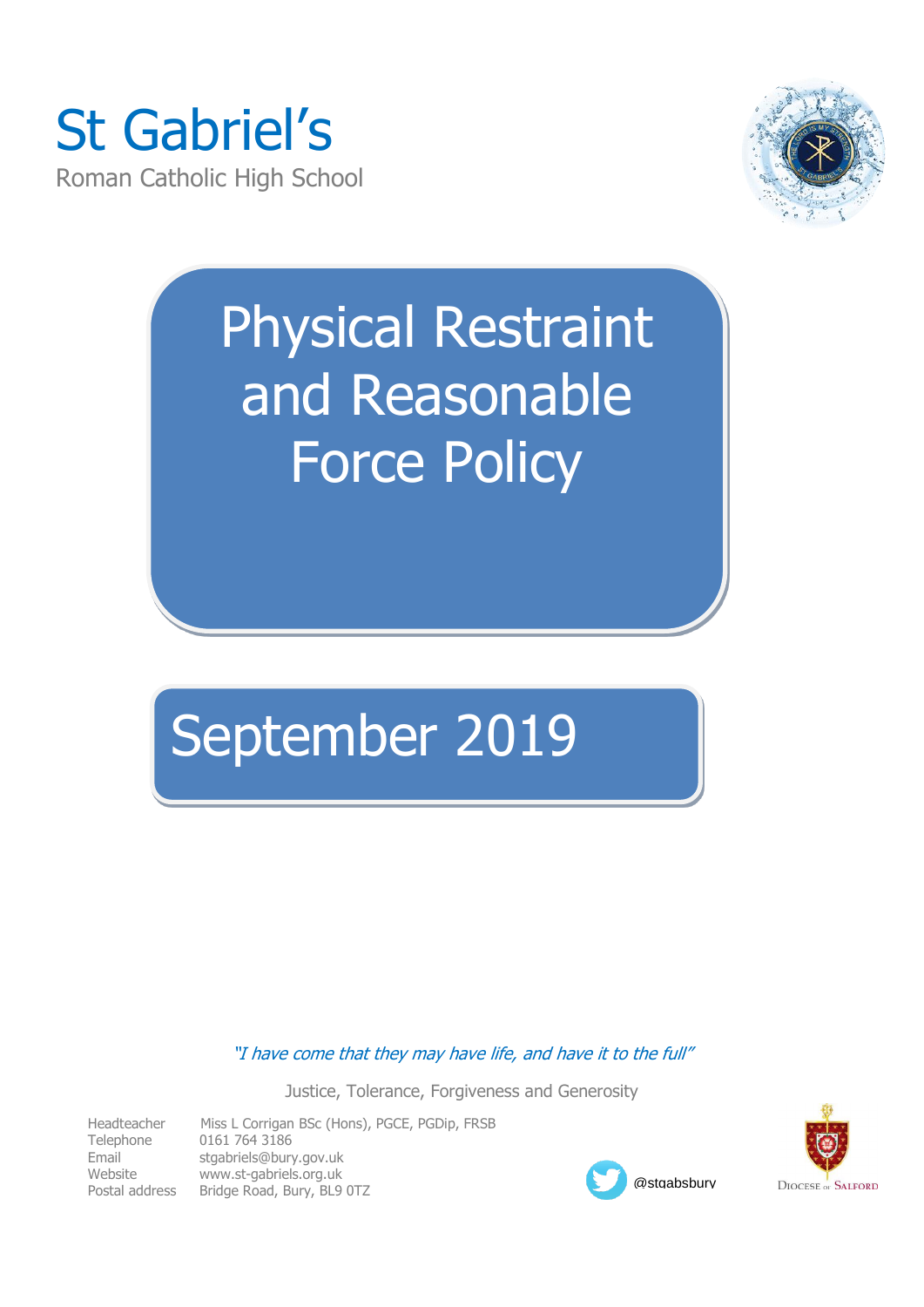#### **Introduction**

### St Gabriel's Roman Catholic High School



### **Policy and Procedure: Physical Restraint and Reasonable Force Policy**

Author: Mrs Jayne Roberts Date: Checked by: Miss Lisa Corrigan Date of Board Approval:

Review date:

#### **1. Introduction**

- 1.1 This policy has been constructed to conform to the 1996 Education Act as it has been amended through the inclusion of Section 550A on 1st September 1998.
- 1.2 This policy presents guidelines for staff with regard to use of force to control or restrain all or any students and also identifies the St Gabriel's RC High school's response in situations where staff have used force.
- 1.3 This policy is written with the understanding that staff have always been able to use reasonable force when they defend themselves against an attack or when intervening in any emergency. DfEs circular 10/98 attempts to clarify when a member of staff may use force in order to restrain or control students.

#### **2 Situations in which Staff may use Physical Intervention to Control or Restrain Pupils**

- 2.1 In all circumstances involving the use of force it is only appropriate "for reasonable force" to be used. There exists no legal definition of "reasonable force", however, all staff should be aware that force should only be used in specific circumstances and that the degree to which force is used will always depend on the age of the students, the understanding of students and the sex of students and that the degree of force used must always be in proportion to the circumstances of the incidents.
- 2.2 In summary, force may be used ONLY where
	- 1 There is a certain type of incident as defined in section 2.3 below
	- 2 The use of force is reasonable in the circumstances
	- 3 The degree of force is reasonable; that is, the force is proportionate
- 2.3 In the following situations it may be appropriate for a member of staff to use reasonable force when:
	- A student attacks a member of staff or another student (self-defence),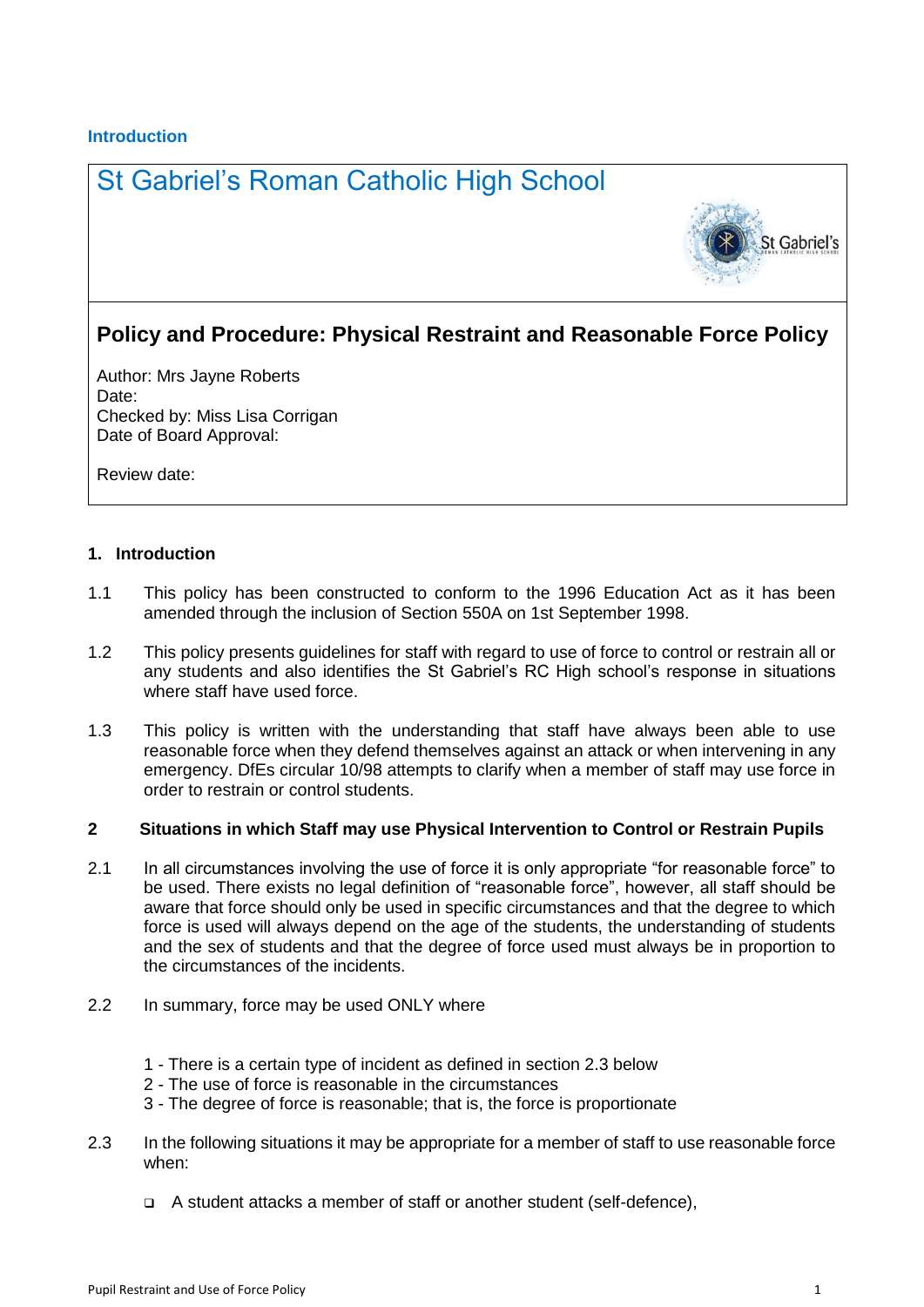- $\Box$  A student attacks a fellow student / students are fighting,
- A student is engaged in or about to commit deliberate damage or vandalism to property,
- A student is causing or is at risk of causing injury or damage by accident, by rough play, or by misuse of dangerous materials or objects,
- A student is running on a corridor or stairway in a way that might cause an accident or injury to themselves or to others
- A student absconds from a class or tries to leave St Gabriel's RC High school at an unauthorised time (NB. This will only apply if the student's leaving might itself lead to a risk of injury, property damage or serious disruption),
- A student is behaving in a way that is seriously disrupting a lesson, St Gabriel's RC High School event or educational visit,
- A student is behaving in a way that is seriously compromising good order and discipline,
- A student persistently refuses to obey an order to leave the classroom,
- A student is behaving in a way that is seriously disrupting the lesson, if they are kept there. Assistance should be sought in such circumstances where possible.
- 2.4 In all situations staff should take a calm and measured approach. Initial intervention should always be without force. Any physical intervention must follow other appropriate actions.

#### **3 The Use of Force is Reasonable**

- 3.1 There is no legal definition of when it is reasonable to use force. It will always depend on all the circumstances of the case.
- 3.2 The use of force can be regarded as reasonable only if the circumstances of the particular incident warrant it. If the particular circumstances do not warrant the use of physical force, any use of force will be unlawful. Where a situation can be resolved without force, force should not be used. The use of force must normally be a last resort. Though decisions will often need to be made quickly, a number of considerations should be borne in mind when deciding whether the use of force is reasonable in a particular situation.
	- The greater the potential for harm (ie. injury, property damage or disruption) without physical intervention, the more likely that force is justified
	- The less likely that the situation can be resolved by means other than the use of force, the more likely that force is justified.
	- The more risky the resolution of the situation by means other than physical intervention, the more likely that force is justified.
- 3.3 It follows that physical force could not be justified to prevent a student from committing a trivial misdemeanour (since the potential for harm is low). Where the aim is to maintain good order and discipline, and there is no direct risk to people or property, force will be necessary only very rarely.
- 3.4 However, it also follows from the above that, where there is an immediate risk of serious injury – for example a student is out of control and about to run onto a busy road, hit someone, or throw a heavy object in a crowded classroom – trying first to resolve the situation by nonphysical intervention would clearly be inappropriate. In urgent situations, force may need to be used immediately.
- 3.5 In the most extreme circumstances, there may be no choice but to risk some injury to a student in order to avoid a greater harm.

#### **4 In Practice**

4.1 The Force Used is Proportionate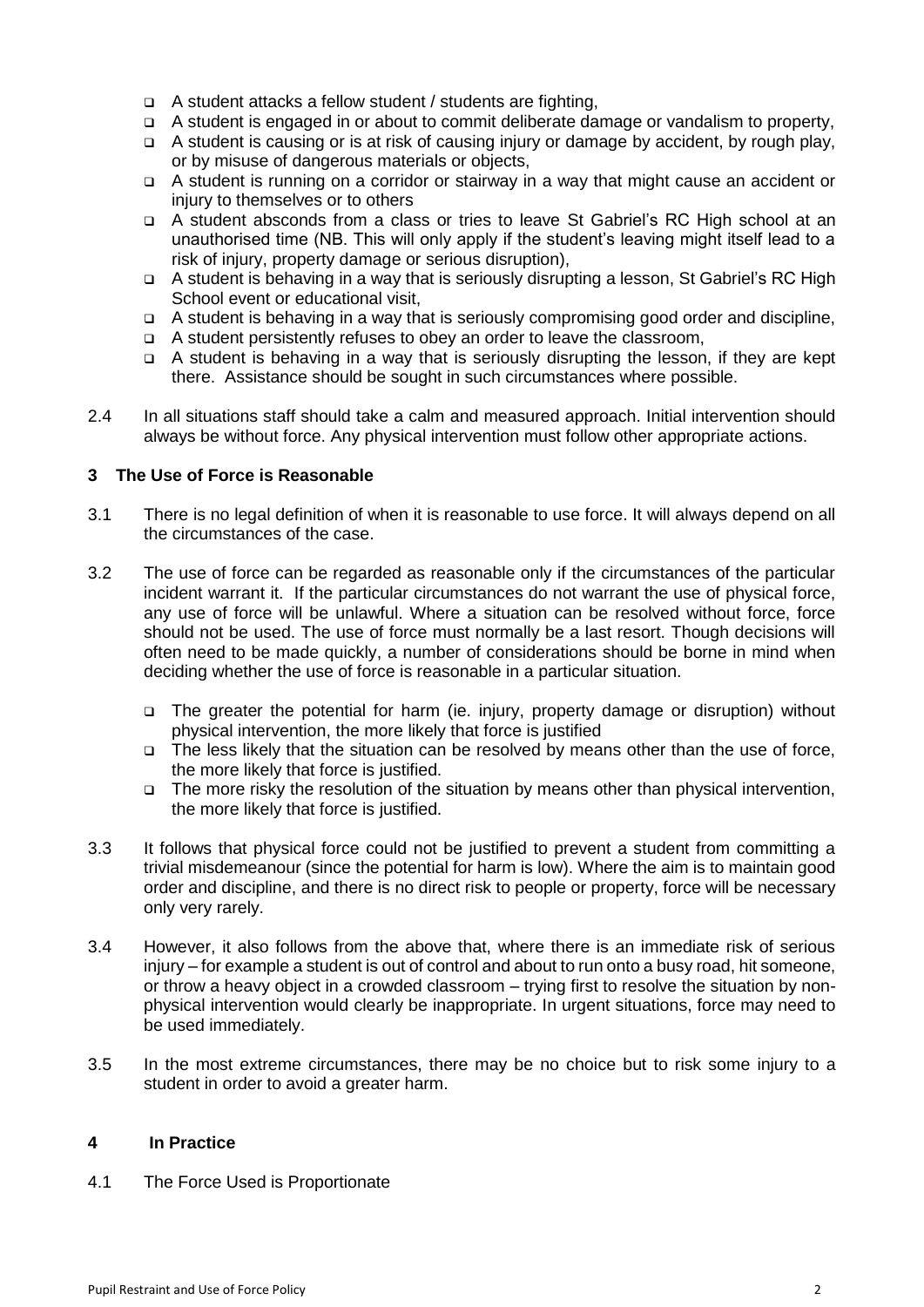- 4.2 This is closely related to the considerations relating to whether the use of force is reasonable. If a member of staff decides that force is necessary, he or she must then ensure that, in all the circumstances of the case, the degree of force used is also reasonable.
- 4.3 The degree of force employed must be in proportion to the circumstances of the incident and the seriousness of the behaviour or the consequences it is intended to prevent. Any force used should be the minimum needed to achieve the desired result.
- 4.4 The member of staff must bear in mind what it is that the force is being used to try to prevent, and use no more force than is necessary to ensure that result.
- 4.5 If, for example, two students are fighting (and some physical intervention is deemed to be necessary) it may be sufficient to physically interpose between them. It would have to be a serious situation to require the pushing of one student away from another, and only in the most serious cases, where a student is out of control, might the use of a restrictive hold be necessary. Likewise, the degree of force needed to be effective will depend upon the age and other physical characteristics of the student (see the section below, "Considering the Individual Involved").

#### **4.6 Management by Staff of Disruptive Behaviour**

#### 4.7 Avoiding the Use of Force

- 4.8 Physical intervention should never be used as a substitute for good behavioural management in accordance with St Gabriel's RC High School Positive Discipline Policy. All teachers need to develop strategies and techniques for dealing with difficult students and situations which they should use to diffuse and calm a situation.
- 4.9 In non-urgent situations, staff should always try and deal with a situation through other strategies before using force. Their actions should be aimed at reducing the likelihood of situations arising where force might be needed.
- 4.10 As the key issue is establishing good order, any action which could exacerbate the situation needs to be avoided. The possible consequences of intervening physically, including the risk of increasing the disruption or actually provoking an attack, need to be carefully evaluated.
- 4.11 Staff should always communicate with the student calmly, and in a non-threatening manner. Staff should never give the impression that they have lost their temper, or are acting out of anger and frustration, or to punish the student.

#### 4.12 Managing the Use of Force

- 4.13 The member of staff should consider carefully whether, and if so when and in what form, physical intervention should be used. Before intervening physically a member of staff should, wherever practicable, tell the student who is misbehaving to stop, and what will happen if he or she does not. There should be a clear verbal warning to the student that force may have to be used.
- 4.14 Once is force is employed, the member of staff should continue attempting to communicate with the student throughout the incident and should make it clear that physical contact or restraint will stop as soon as it ceases to be necessary.

#### 4.15 Application of force

4.16 Physical intervention should only be used according to the above considerations. The intervention can take several forms. It might involve: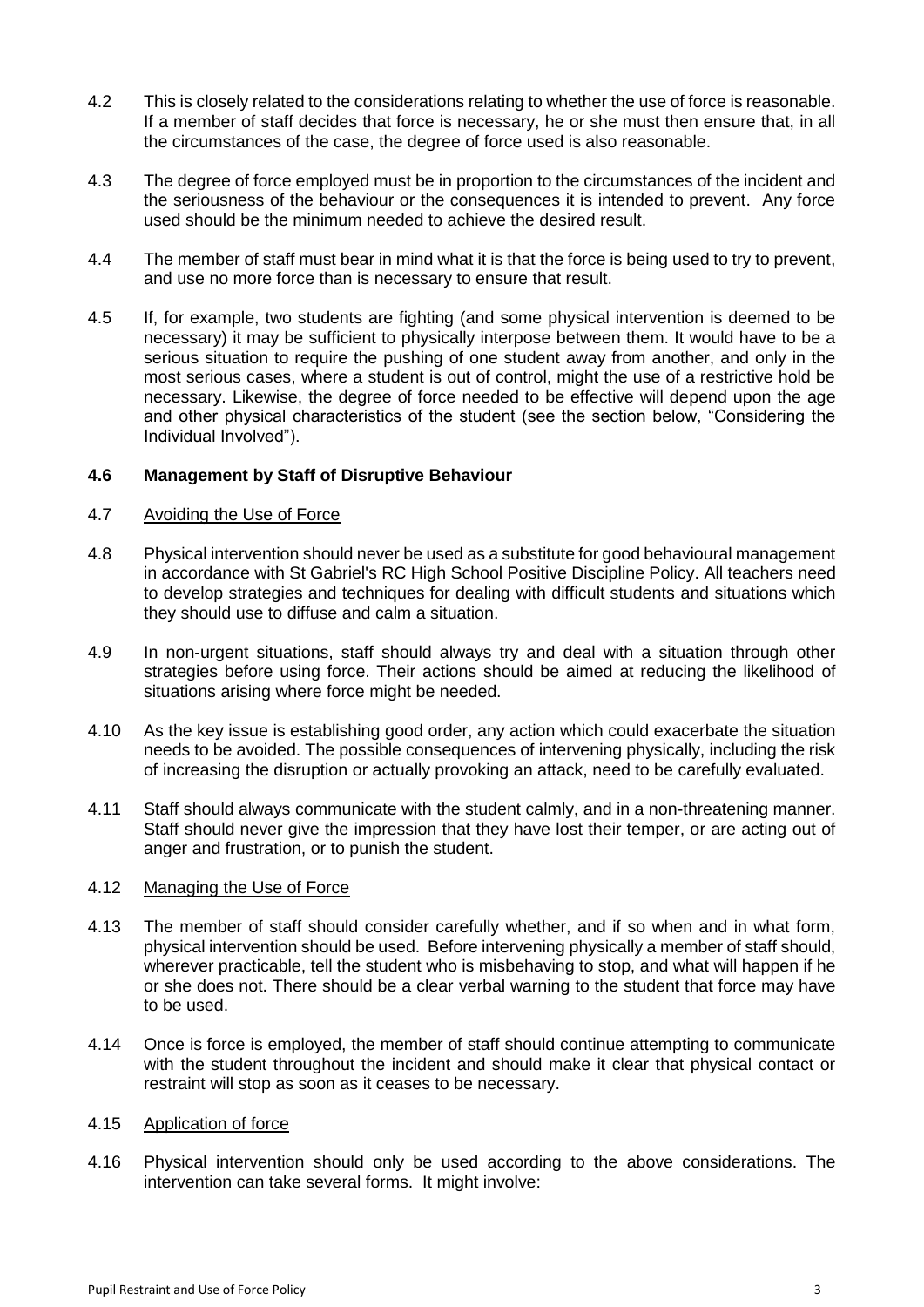- Physically interposing between students
- □ Blocking a student's path
- **D** Holding
- □ Pushing
- $\Box$  Leading a student by the hand or arm
- Shepherding a student away by placing a hand in the centre of the back; or, (In extreme circumstances only) using more restrictive holds – specific expertise may be necessary.
- 4.17 Staff should always avoid touching or holding a student in a way that might be considered sexually inappropriate.

#### 4.18 Seeking Assistance

4.19 In certain situations, a member of staff should not intervene in an incident without help. For example, when dealing with an older or physically large student, or more than one student, or if the member of staff believes he or she may be at risk of injury if he or she intervenes, the member of staff should – unless it is an emergency – avoid physical intervention without assistance. In such circumstances the member of staff should remove other students who may be at risk, and summon assistance from a colleague or colleagues. The member of staff should inform the offending student(s) that help has been sent for. Until assistance arrives the member of staff should continue to attempt to defuse the situation verbally, and try and prevent the incident from escalating. In the event that police involvement is deemed necessary it must be a member of the senior leadership team who takes such responsibility.

#### 4.20 Considering the Individual Involved

- 4.21 The "circumstances" to be considered in deciding whether the use of force is reasonable and what degree of force is reasonable will depend upon the individual student involved. Considerations will include the age, sex, level of understanding and character of the student. Physical intervention to enforce compliance with staff instructions is likely to be increasingly inappropriate with older students.
- 4.22 It is also particularly important for staff to be mindful of the needs of students with Special Educational Needs (SEN), behavioural conditions, medical conditions, disabilities, and other vulnerabilities.
- 4.23 Risk assessments are essential for individuals whose special needs are associated with:
	- □ Being less responsive to verbal communication
	- Physical disability
	- Physical fragility caused by, for example, haemophilia, brittle bone syndrome or epilepsy
	- Dependence on equipment, such as wheelchairs, breathing tubes or feeding tubes these should be carried out by the Safeguarding Officer or Special Needs teams and communicated to staff.
- 4.24 The nature of the individual(s) involved will also be highly relevant in the context of physical contact in other situations (see section "Physical Contact with Students in Other Circumstances" below).

#### **5. After the Event**

5.1 After the event, the student involved may be subject to separate disciplinary procedures. Strategies should be developed to help avoid such incidents in future. It may also be necessary to involve external agencies; perhaps Local Authority children's services, or the police if a crime may have been committed.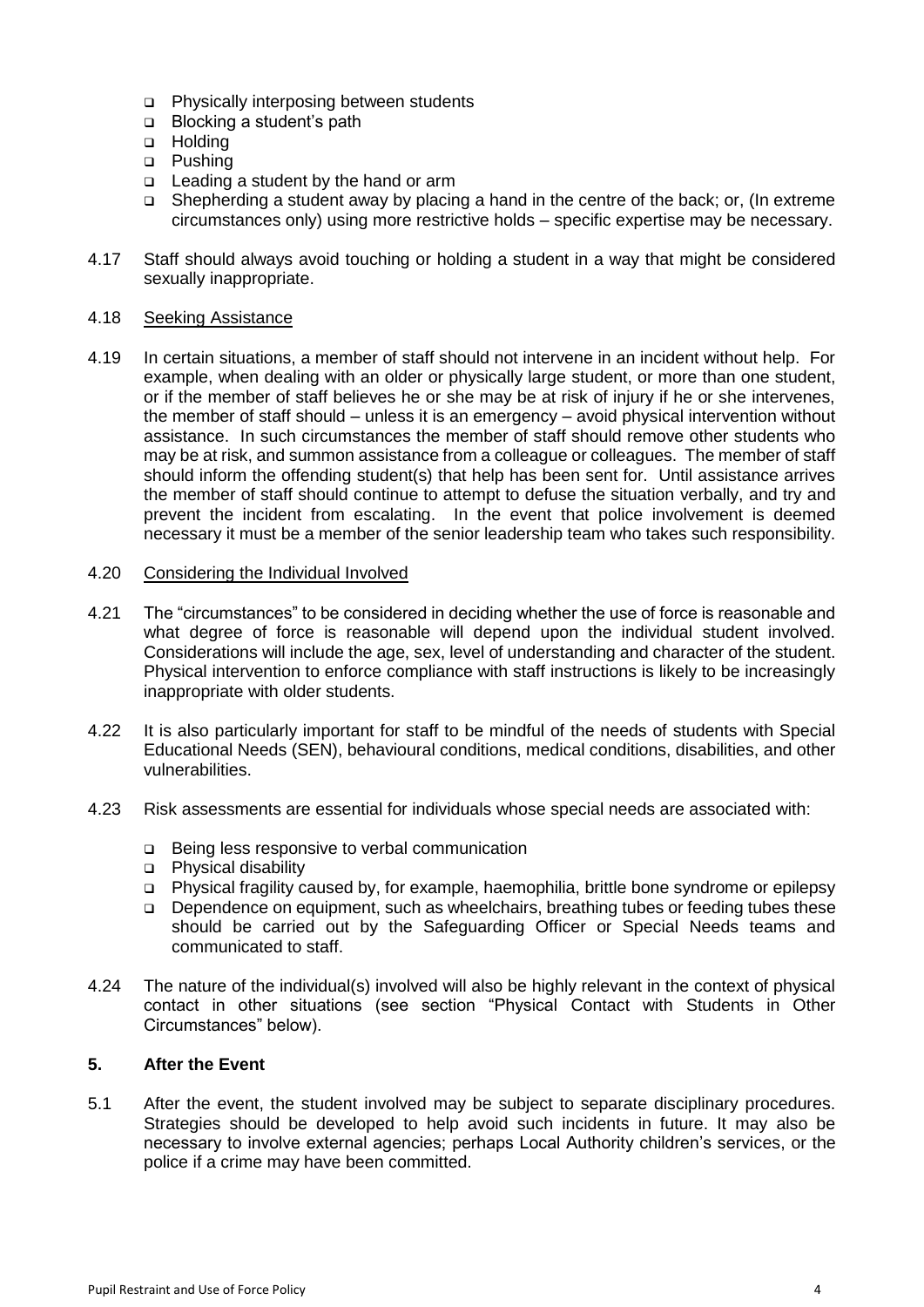#### **5.2 Recording Incidents**

- 5.3 It is important that there is a detailed, contemporaneous, written report made of any occasion (except minor or trivial incidents) where force is used. It may help prevent any misunderstanding or misrepresentation of the incident, and it will be helpful should there be a complaint. Immediately following any such incident, the member of staff concerned should tell the Headteacher and provide a written report within 24 hours. That report should include:
	- $\Box$  The name(s) of the student(s) involved, and when and where the incident took place
	- Details of whether any of the students involved were vulnerable for SEN, medical or social reasons
	- $\Box$  The name(s) of the member of staff (s) directly involved
	- $\Box$  The name of any other staff or students who witnessed the incident
	- The reason that force was necessary (e.g. to prevent injury to a student or member of staff)
	- How the incident began and progressed, including details of the student's behaviour, what was said by each of the parties, the steps taken to defuse or calm the situation (including warnings that force might be used), the type of force used, the degree of force used, and for how long
	- The student's response and the outcome of the incident
	- Details of any injuries suffered and any medical attention sought
	- Details of any distress suffered by any party, and whether any post-incident support was provided
	- Details of further disciplinary action against students involved
	- □ Details of any damage to property
	- When parents were informed, and what views they expressed (see below)
	- Whether information about the incident has been shared with staff or external agencies (eg. the police)
	- Whether any complaints have been lodged
- 5.4 Staff may find it helpful to seek advice from a senior colleague or a representative of their professional association when compiling a report. They should also keep a copy of the report. Incidents involving the use of force can cause the parents of the student involved great concern. It is St Gabriel's RC High School's policy to inform parents of an incident involving their child, and give them the opportunity to discuss it. The Headteacher or a member of the senior leadership team will need to consider whether that should be done straight away or at the end of St Gabriel's RC High School day and whether parents should be told verbally or in writing.

#### **5.5 Complaints**

- 5.6 Involving parents when an incident occurs with their child should help to avoid complaints. It may not prevent all complaints, however, and a dispute about the use of force by a member of staff could lead to an investigation, either under disciplinary procedures or by the Police and Social Services Department under Child Protection procedures.
- 5.7 The possibility that a complaint might result in a disciplinary hearing or criminal prosecution, or in a civil action brought by a student or parent, cannot be ruled out. In such circumstances, members of staff can expect appropriate support from St Gabriel's RC High School's Governing Body and senior management but should contact their professional association.
- 5.8 In those circumstances it would be for the disciplinary panel or the court to decide whether the use and degree of force was reasonable in all the circumstances. The panel or court would have regard to the provisions of section 93 of the Education and Inspections Act 2006 (the 2006 Act), as detailed above. It would also be likely to take account of St Gabriel's RC High School's Physical Restraint and Reasonable Force Policy, and whether the policy had been followed.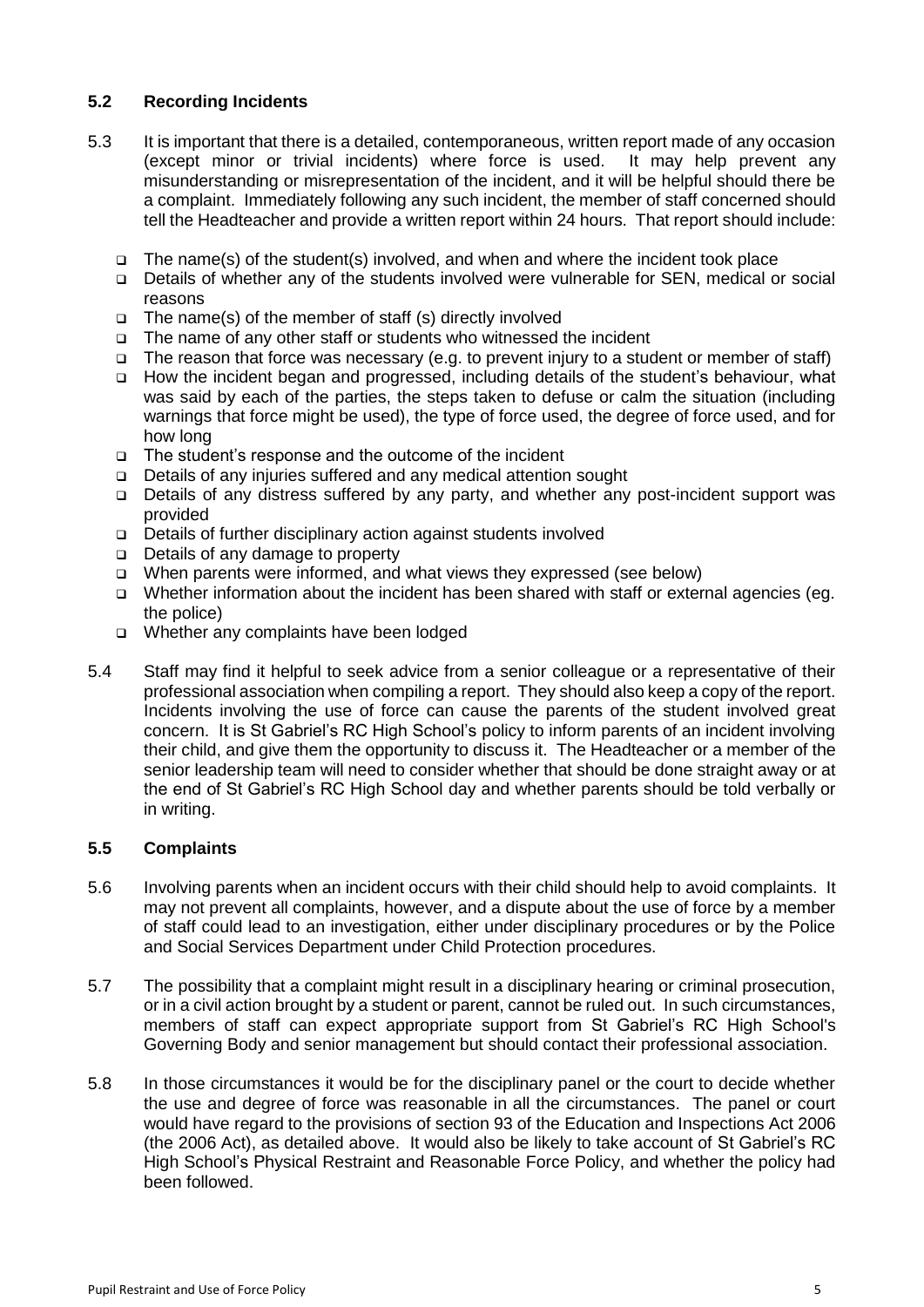#### **6. Training –To be sourced if possible from Bury LA safeguarding board.**

6.1 Staff will be provided with training in the most effective use of force and restraint techniques. Normally, only those techniques in which staff have been trained should be used.

#### **7. The Use of Force in Other Circumstances**

#### 7.1 Physical Contact with Students in Other Circumstances

- 7.2 There are occasions other than those covered by section 93 or the 2006 Act when physical contact with a student may be proper or necessary. Some physical contact may be necessary to demonstrate exercises or techniques during PE lessons, sports coaching or Technology lessons, or if a member of staff has to give first aid. Young children and children with special educational needs may need staff to provide physical prompts or help. Touching may also be appropriate where a student, particularly a younger child, is in distress and needs comforting. Staff will use their own professional judgement when they feel a student needs this kind of support, but should bear in mind the terms of this policy.
- 7.3 There may be some children for whom touching is particularly unwelcome. For example, some students may be particularly sensitive to physical contact because of their cultural background or because they have been abused. Staff will receive information about these children, usually from The Deputy Head for behaviour and attitude or the Pastoral Team.
- 7.4 Physical contact with students becomes increasingly open to question as students reach and go through adolescence, therefore staff should bear in mind that innocent and wellintentioned physical contact can sometimes be misconstrued.

#### 7.5 Physical Contact with Parents or Other Visitors to St Gabriel's RC High School.

- 7.6 An adult visitor (whether the parent of a student or otherwise) may need to be removed from St Gabriel's RC High School's premises in the event of sustained unreasonable behaviour, threats of physical violence or aggressive verbal abuse towards staff or students. Section 547 of the Education Act 1996 gives authority for the removal of any visitor "causing or permitting nuisance or disturbance to the annoyance of [those lawfully using St Gabriel's RC High School]".
- 7.7 In all but the most extreme and immediate circumstances it is the role of the police to remove such individuals (the police have the power to do so, despite St Gabriel's RC High School being private property, thanks to Section 547). Where possible, the police should be called by a member of the senior Leadership Team in any circumstances where removal is deemed likely.
- 7.8 Section 547 does also give this same power to staff for these circumstances, though only to those authorised by the Governing Body. Generally, only members of the senior leadership team are so authorised. The actual physical removal by an employee of an adult visitor to the site should be the very last resort; when the employee is faced with an immediate threat to the safety of personnel or property. However, where that is the case, the points made in this policy about the circumstances in which force may be used and its proportional use apply.
- 7.9 St Gabriel's RC High School and the police are united in shared values of crime prevention, crime detection and crime reduction. Continued co-operation between the police and staff is vital in circumstances where an adult may need to be removed from the site.

#### **8. Reporting to Parents/Carers**

8.1 The Headteacher will decide whether it is appropriate or not to inform parents/carers of any specific incident. On making this decision any such report to parents/carers must be in writing